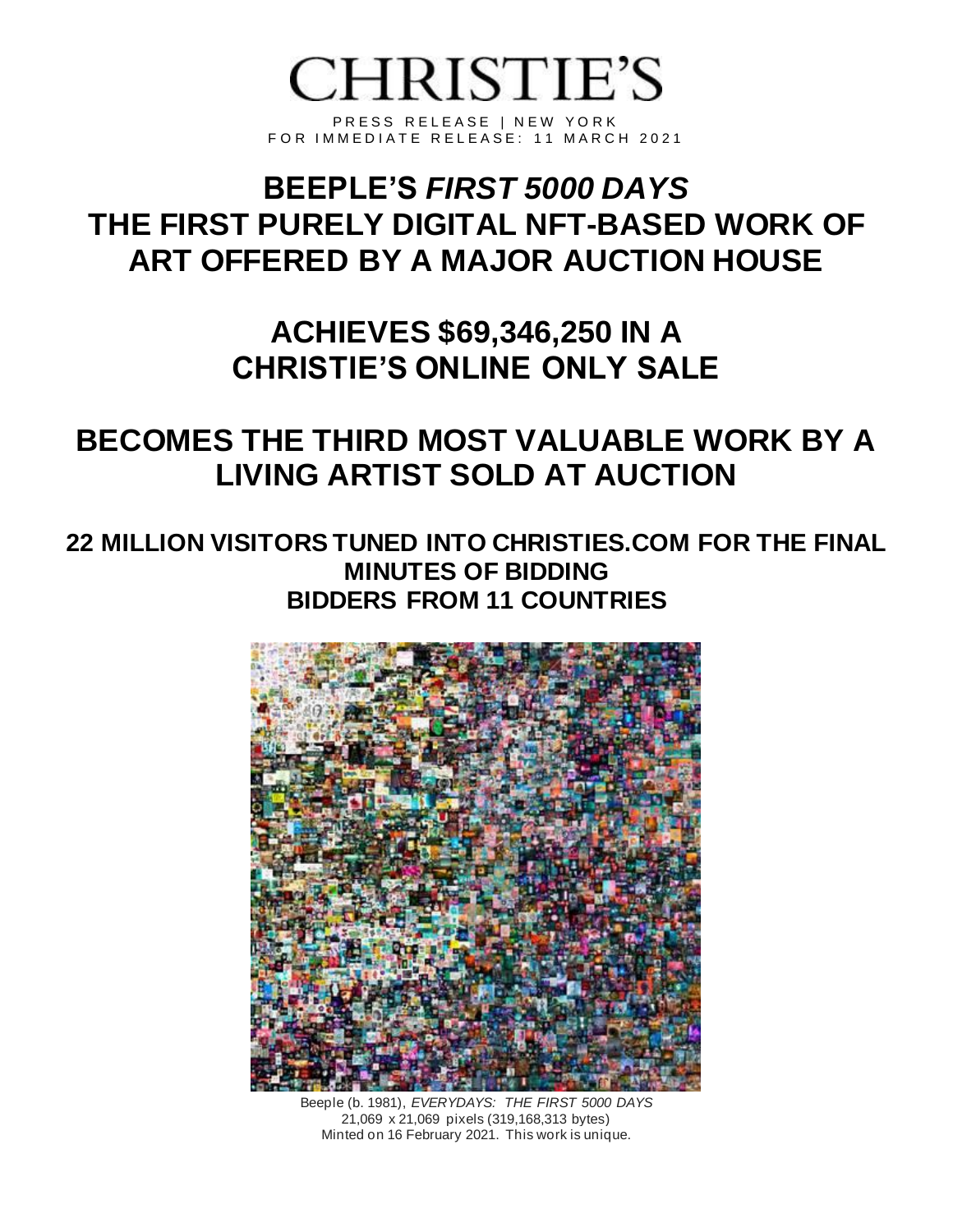**NEW YORK** – On March 11, 2021, Christie's concluded its single lot online sale of Beeple's *Everydays: The First 5000 Days,* achieving \$69,346,250 and setting the third highest price for a living artist at auction in a watershed moment in the development of digital art. The sale of the first purely digital NFT based work of art by a major auction house achieved a new world record for any work of digital art, the highest price for any lot in any online-only auction, the highest price for any winning bid placed online, and the highest total for any online -only auction.

Digital Art has been an established artistic medium since the advent of the personal computer. However, before the introduction of NFTs and Blockchain technology it was impossible for even the most celebrated digital artists to claim their place in the art market. These mechanisms have paved the way for future of art of purely digital means, and Christie's is proud to have been on the forefront of this pivotal movement. As the art world continues to embrace digital art, Christie's looks forward to holding further sales of NFTs. Full details on these plans will be released in due course.

Christie's is grateful to both the artist and MakersPlace, a leading marketplace for online collectibles, for facilitating this monumental sale, and for helping us to usher the international art market into the exhilarating world of digital art.

**Beeple,** *Digital Artist***, remarked:** "*Artists have been using hardware and software to create artwork and distribute it on the internet for the last 20+ years but there was never a real way to truly own and collect it. With NFT's that has now changed. I believe we are witnessing the beginning of the next chapter in art history, digital art. This is work that has just as much craft, message, nuance and intent as anything made on a physical canvas and I am beyond honored and humbled to represent the digital art community in this historic moment.*"

**Noah Davis,** *Specialist***,** *Post-War and Contemporary Art, Christie's***, added:** *"The last year has been an extraordinary period for the art market, and today's result is a fitting tribute to the significant digital trans formation that has taken place at Christie's. And just as our business has evolved, so has the way in which art is being made.*

*I'm thrilled to have had the opportunity to introduce the Christie's audience to Beeple's work, and I'm honored to*  welcome all the of the remarkable new clients, who not only bid with us, but reached out to share their brilliant *ideas on how to further the crypto art movement. Beeple's success is a testament to the exciting possibilities ahead for this nascent marketplace. Today's result is a clarion call to all digital artists. Your work has value. Keep making it."*

#### **Bidding Breakdown**

**Total Active Bidders** 33

**Percent of Bidders New to Christie's** 91%

**Geographic Breakdown** 55% Americas 27% Europe 18% Asia

**Age Breakdown** 6% Gen Z (1997-2012) 58% Millennial (1981-1996) 33% Gen X (1965-1980) 3% Baby Boomer (1946-1964)